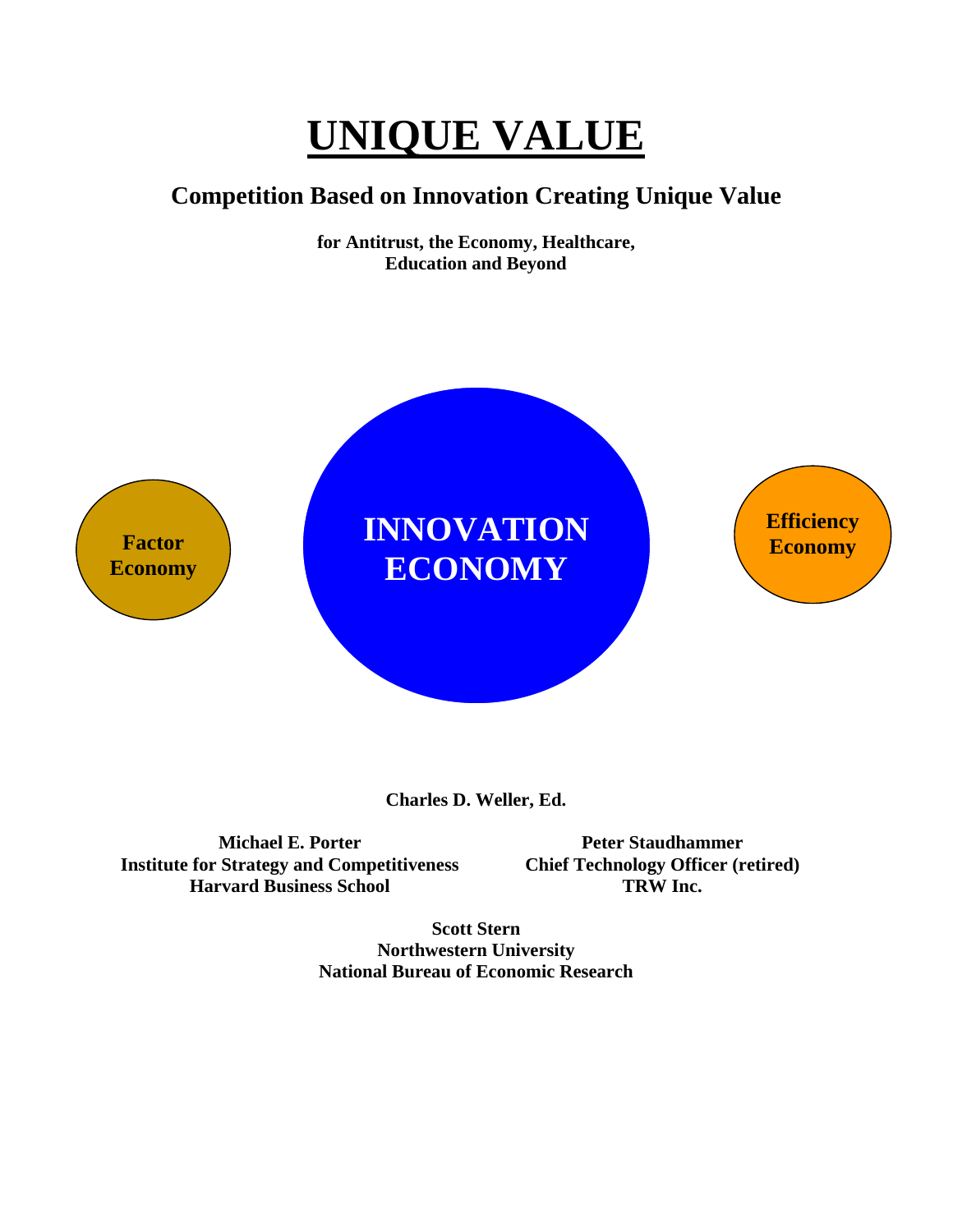# **THEORY of PRODUCTIVITY, INNOVATION and UNIQUE VALUE**



| <b>Five Forces</b>                          | (red "slice")                |
|---------------------------------------------|------------------------------|
| <b>Type (Sophistication) of Competition</b> | (blue "slice")               |
| <b>Business Environment "Diamond"</b>       | $(4 \text{ color "globe''})$ |

© Michael E. Porter "Unique Value," "Five Forces," "Business Environment 'Diamond,'" "Type (Sophistication) of Competition." © Charles D. Weller graphic (with special thanks to Nottingham-Spirk Design Associates, Inc., Cleveland Ohio).

#### **ADVANCE PRAISE**

#### **Ky Ewing, Chair, American Bar Association Antitrust Section 2000-2001; former Deputy Assistant Attorney General, U.S. Department of Justice, Antitrust Division:**

"UNIQUE VALUE: COMPETITION BASED ON INNOVATION CREATING UNIQUE VALUE …is a book to be relished by thoughtful people who want to explore new dimensions of the competitive process, the very nature of which is changing as the 'knowledge economy' innovatively expands."

#### **Terry Calvani, Former Commissioner, U.S. Federal Trade Commission,**

#### **Member & Director of Cartel Division, The Competition Authority of Ireland**

"[T]he work of Michael Porter" is an "antidote to the conventional welfare economics that has served as the foundation for modern competition policy for the last thirty years."

#### **Thomas A. Piraino, Jr., Vice President, General Counsel and Secretary, Parker-Hannifin Corporation**

"Michael Porter's economic analysis can revolutionize the way we think about markets and competition."

#### **Alain C. Enthoven, Mariner S. Eccles Professor of Public and Private Management Graduate School of Business, Stanford University**

"With 'Science Teams By Disease When Ill,' Chuck Weller is truly propounding a Copernican revolution for health care. ... This is very important and greatly needed."

## **Innovation Press, LLC,** *Publisher*

Distributed by Atlas Books BookMasters, Inc. 30 Amberwood Parkway Ashland, OH 44805 Tel. order (800) 247-6553 e-mail: www.atlasbooks.com